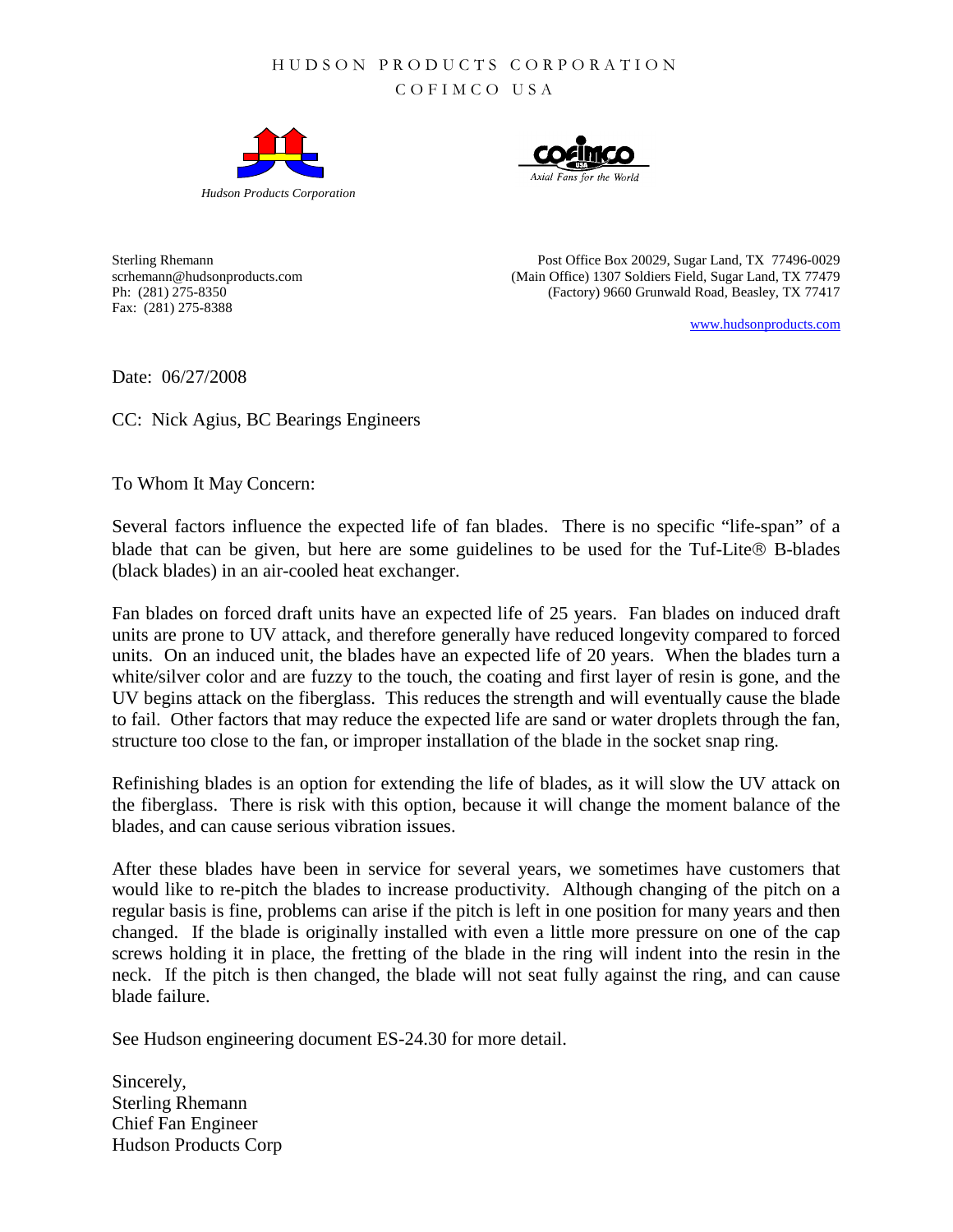## **Old Tuf-Lite 1 style failure across Canada So far, no recoded injury, fatality or fire that I know about**



These pictures were collected by me. In each and every case it was not the fan blades fault. It is due to age and in-correct installation of a old obsolete design. The new Hudson C-clamp design that was introduced in the early 80's is what we need to upgrade towards. The above pictures are the first generation Tuf-Lite FRP fan. Hudson now have Tuf-Lite III, which is more efficient and more durable for less cost. It's time to upgrade older fans in our refineries and chemical plants to avoid an accident. Nick Agius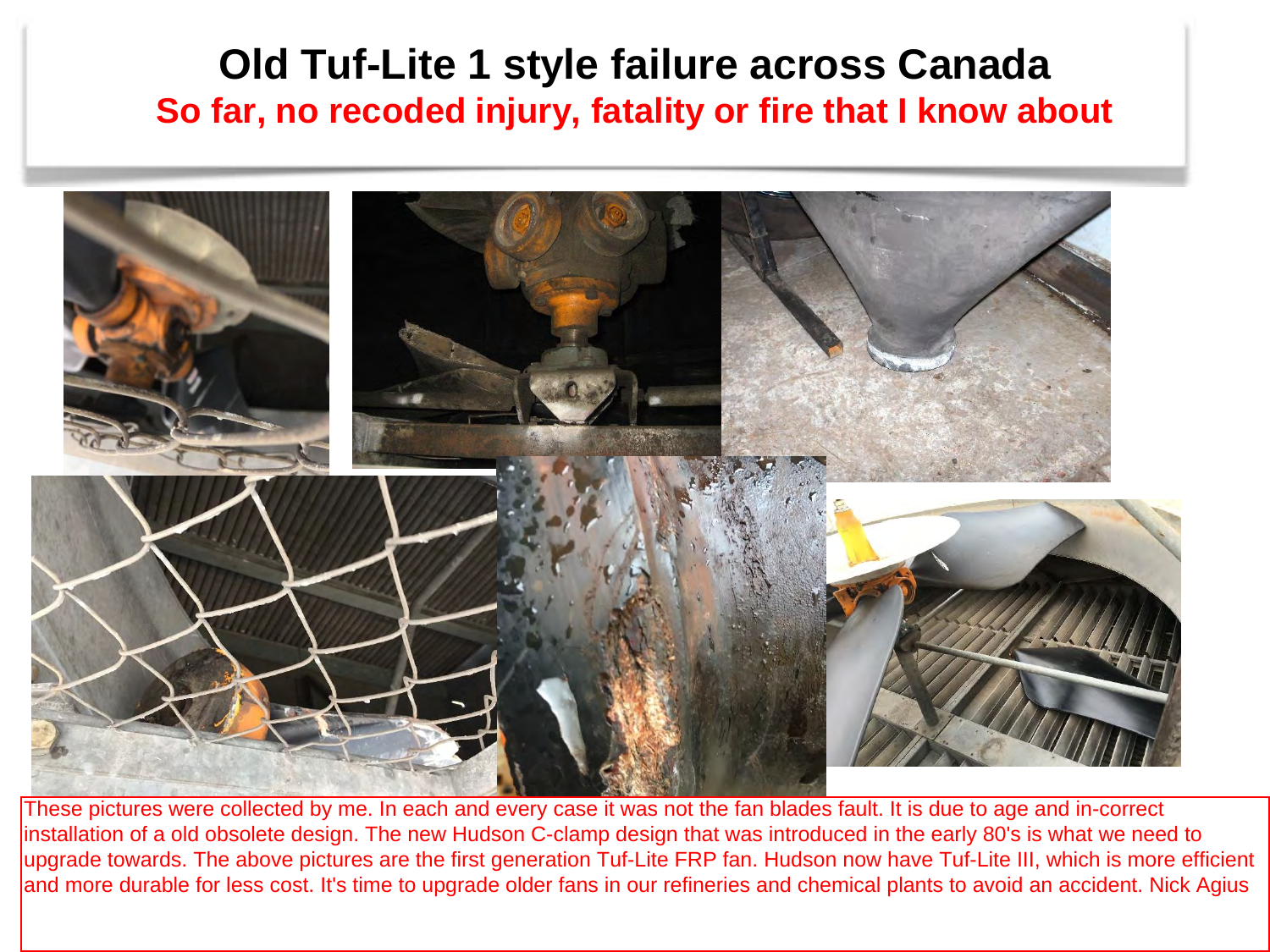Fan wreck with old obsolete "B" style blades June 2017-Canadian Refinery;

The top three pictures are of the blade/hub that failed, the bottom two pictures of the other three blades that failed after the first fan blade whipped them out. This was an ID fan. Back in 2006 this same refinery had a similar B style fan failure that sent the ejected blade out the top of the fan ring and it flew in the air for a long distance. After this 2006 incident, it was recognized as a safety risk so this refinery engineered, and built top screens to avoid this in the future.

Another option would have been to buy new modern C-clamp Hudson fans and gain performance and safety, without the cost of top screens.